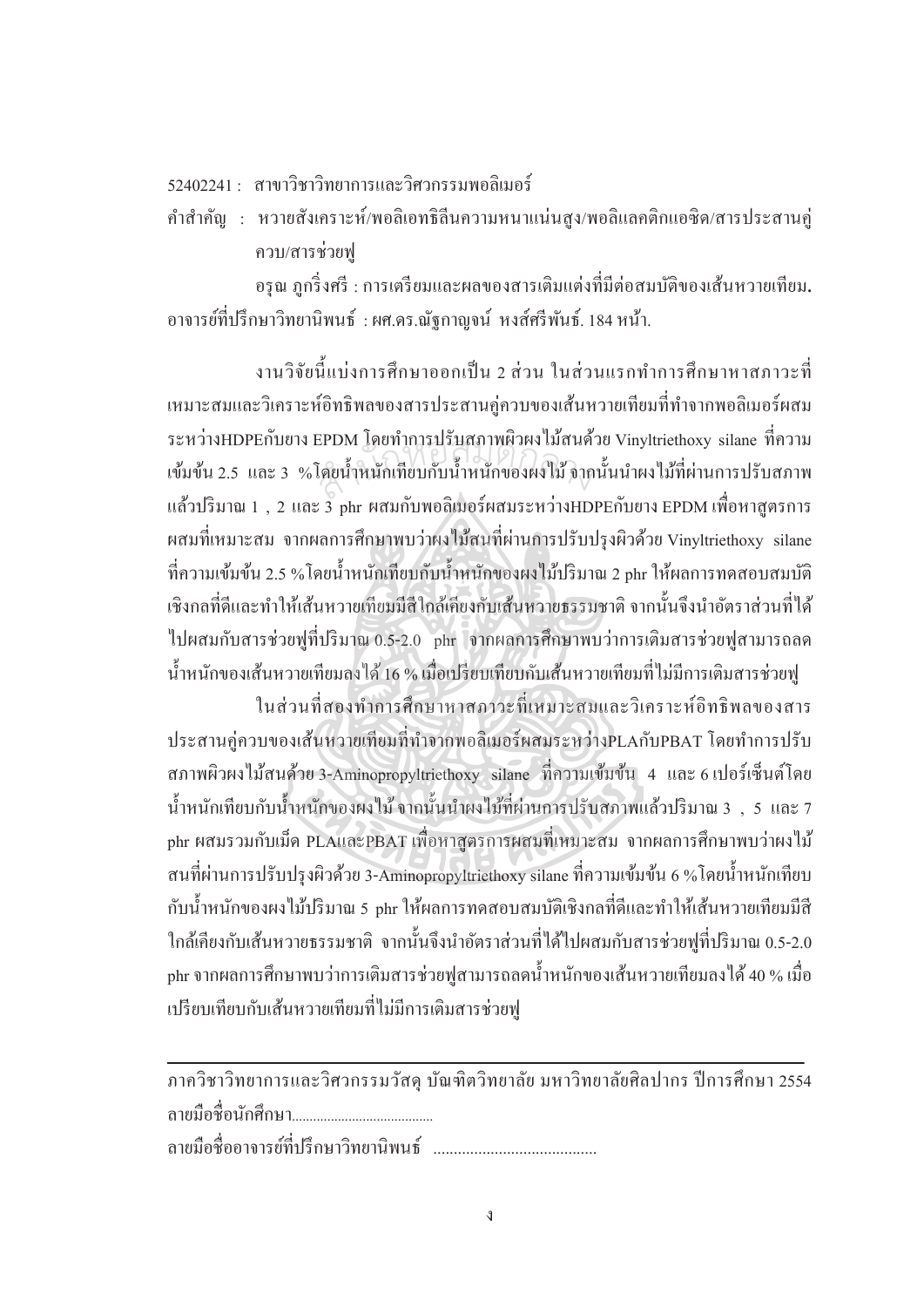## 52402241 : MAJOR : POLYMER SCIENCE AND ENGINEERING

## KEY WORDS : SYNTHETIC RATTAN/HIGH-DENSITY POLYETHYLENE/POLY LACTIC ACID/COUPLING AGENT/FOAMING AGENT

 ARUN PHUKRINGSRI : PREPARATION AND EFFECT OF ADDITIVES ON PROPERTIES OF SYNTHETIC RATTAN. THESIS ADVISOR : ASST.PROF.DR. NATTAKARN HONGSRIPHAN. 184 pp.

This research was divided into 2 sections. The first section was aimed to determine the optimized conditions and effect of coupling agent on synthetic rattan made from polymer blend of HDPE and EPDM rubber. Composites were prepared by mixing wood flour of 1, 2 and 3phr treated with vinyltriethoxysilane (VTES) of 2.5 and 3 wt% (based on wood flour) with optimized HDPE/EPDM blend to determine the optimum formula. It is found that the optimized wood content was 2 phr with silane treatment of 2.5 wt% (respect to the fiber weight) giving desired mechanical properties and showing color closed to natural rattan. After mixing the optimized formula with Azodicarbonamide of 0.5-2.0 phr, the results show that adding Azodicarbonamide could reduce composite weight up to 16 % compared to non-added ones. PDM rubber. Composites were prepared b

 The second section was aimed to determine the optimized conditions and effect of coupling agent on synthetic rattan made from polymer blend of PLA and PBAT. Composites were prepared by mixing wood flour of 3, 5 and 7phr treated with 3-Aminopropyltriethoxy silane of 4 and 6 wt% (based on wood flour) with PLA/PBAT blends to determine the optimum formula. It is found that the optimized wood content was 5 phr with silane treatment of 6 wt% (respect to the fiber weight) giving desired mechanical properties and showing color closed to natural rattan. After mixing the optimized formula with Azodicarbonamide of 0.5-2.0 phr, the results show that adding Azodicarbonamide could reduce composite weight up to 40 % compared to non-added ones.

Department of Materials Science and Engineering Graduate School, Silpakorn University Academic Year 2011

|--|

Thesis Advisor's signature ........................................